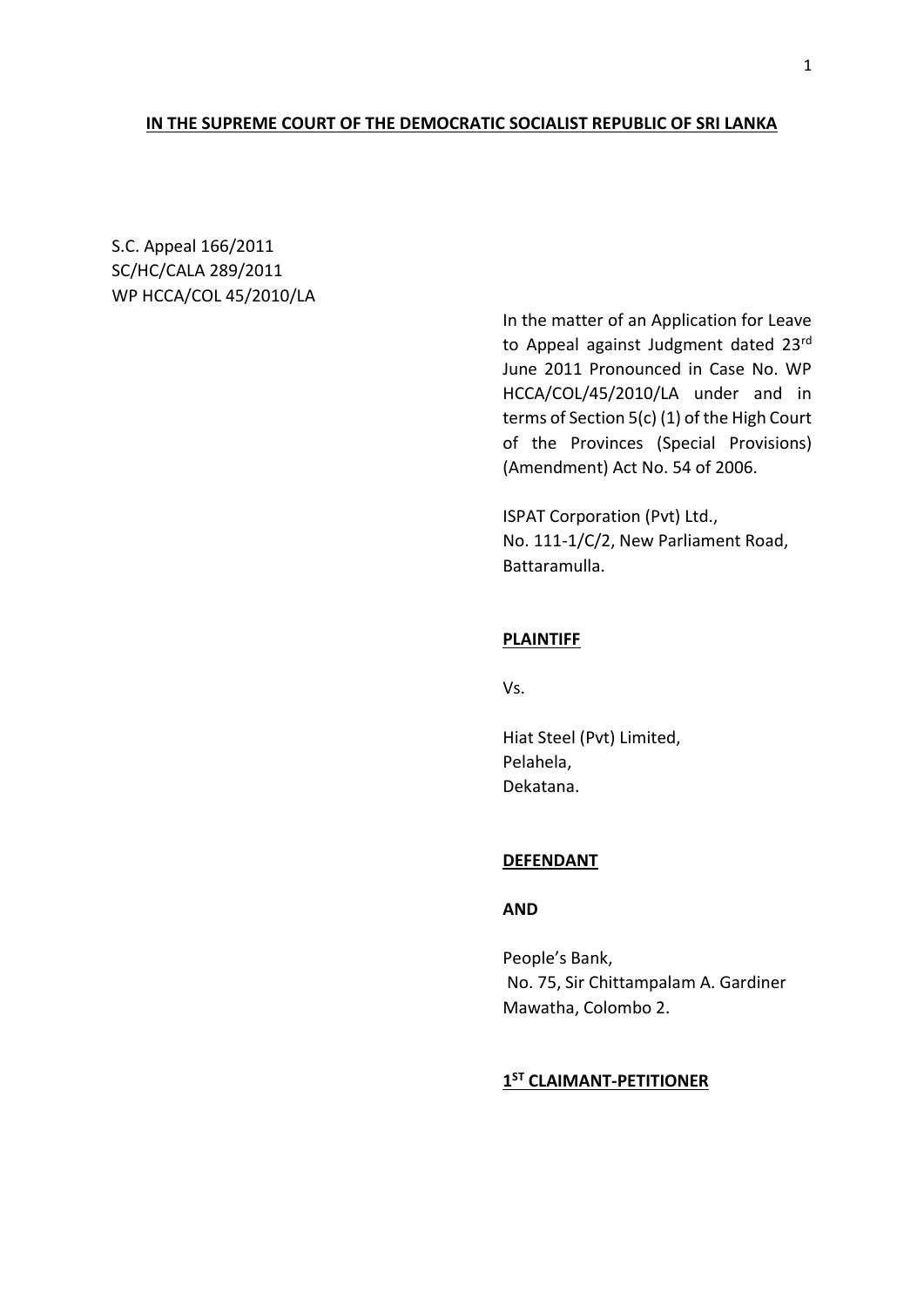Ismail Abdul Gaffar, No. 20B, Sujatha Mawatha, Kalubowila, Dehiwela.

### **2 ND CLAIMANT-PETITIONER**

Vs.

ISPAT Corporation (Pvt) Ltd., No. 111-1/C/2, New Parliament Road, Battaramulla.

#### **PLAINTIFF-RESPONDENT**

Hiat Steel (Pvt) Limited, Pelahela, Dekatana.

### **DEFENDANT-RESPONDENT**

### **AND BETWEEN**

ISPAT Corporation (Pvt) Ltd., No. 111-1/C/2, New Parliament Road, Battaramulla.

#### **PLAINTIFF-RESPONDENT-PETITIONER**

Vs.

Hiat Steel (Pvt) Limited, Pelahela, Dekatana.

## **DEFENDANT-RESPONDENT-RESPONDENT**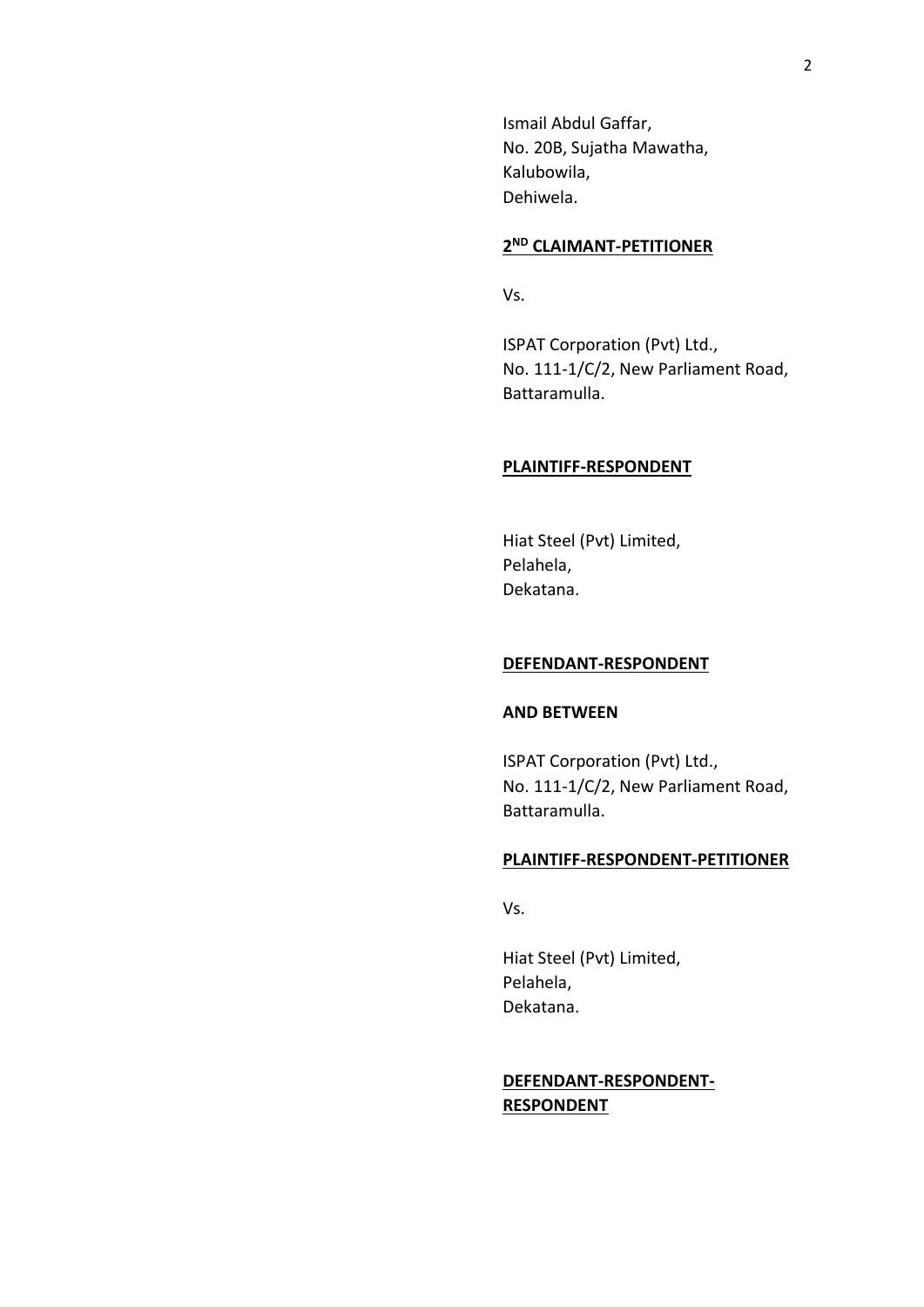People's Bank No. 75, Sir Chittampalam A. Gardiner Mawatha, Colombo 2.

# **1 ST CLAIMANT-PETITIONER-RESPONDENT**

Ismail Abdul Gaffar, No. 20B, Sujatha Mawatha, Kalubowila, Dehiwela.

## **2 ND CLAIMANT-PETITIONER-RESPONDENT**

### **AND NOW BETWEEN**

People's Bank No. 75, Sir Chittampalam A. Gardiner Mawatha, Colombo 2.

## **1 ST CLAIMANT-PETITIONER-RESPONDENT-PETITIONER**

Vs.

ISPAT Corporation (Pvt) Ltd., No. 111-1/C/2, New Parliament Road, Battaramulla.

# **PLAINTIFF-RESPONDENT-PETITIONER-RESPONDENT**

Hiat Steel (Pvt) Limited, Pelahela, Dekatana.

## **DEFENDANT-RESPONDENT-RESPONDENT-RESPONDENT**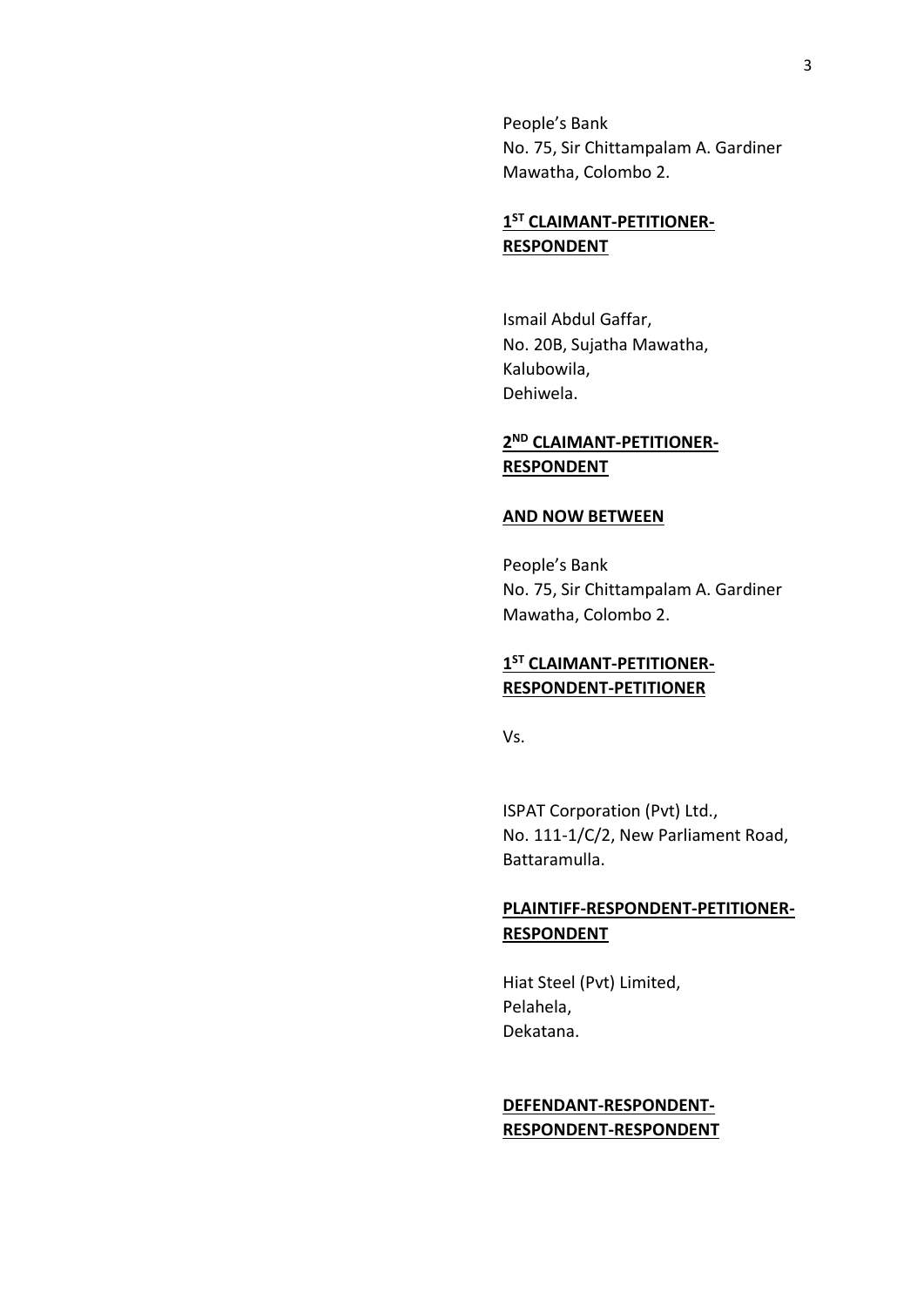Ismail Abdul Gaffar, No. 20B, Sujatha Mawatha, Kalubowila, Dehiwela.

# **2 ND CLAIMANT-PETITIONER-RESPONDENT-RESPONDENT**

**BEFORE:** Priyasath Dep P.C., J. Upaly Abeyrathne J. & Anil Gooneratne J.

**COUNSEL:** Kushan D'Alwis P.C. with Hiran Jayasooriya & Rajiv Wijesinghe for the 1<sup>st</sup> Claimant-Petitioner-Respondent-Appellant

> M.U.M. Ali Sabry P.C. with Shamith Fernando Instructed by K.P. Law Association for the Plaintiff-Respondent-Petitioner-Respondent

**WRITTEN SUBMISSIONS OF THE 1 ST CLAIMANT-PETITIONER-RESPONDENT-PETITIONER FILED ON:** 30.11.2011 & 01.02.2016

**WRITTEN SUBMISSIONS OF THE PLAINTIFF-RESPONDENT-PETITIONER-RESPONDENT FILED ON:** 13.12.2011 & 25.07.2011

**ARGUED ON:** 17.12.2015

**DECIDED ON:** 29.04.2016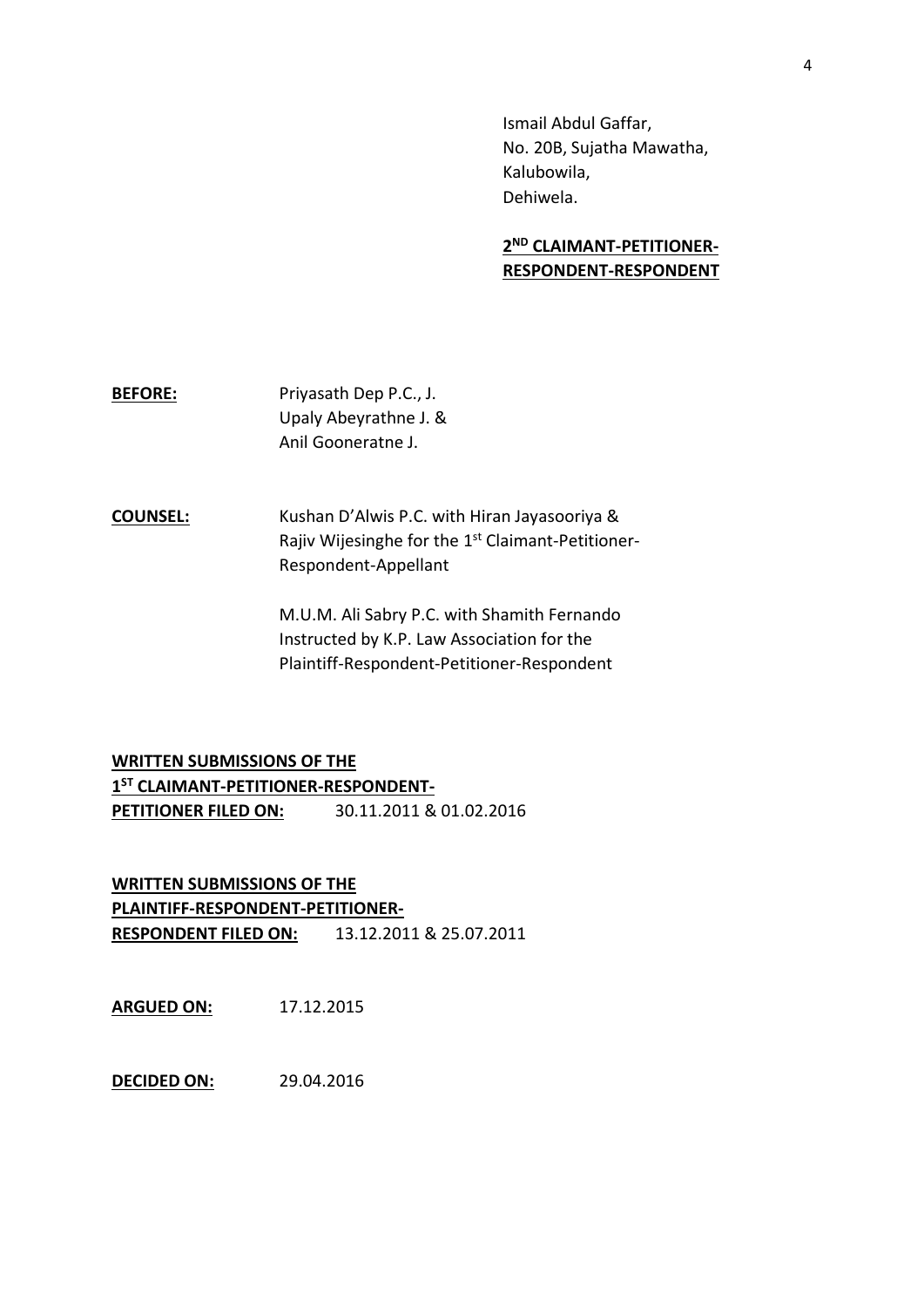#### **GOONERATNE J.**

This matter arises from claims to property seized, which provision has been made in terms of Section 241 of the Civil Procedure Code. Supreme Court granted leave on 19.10.2011 against the Judgment of the Civil Appellate High Court dated 23.6.2011 on questions of law set out in paragraph 11(a), (b) & (c) of the petition filed of record. In brief the questions of law indicate that this court need to decide as to whether the jurisdiction of the court which made order for execution of decree is ousted in case where a claim or as objection is preferred, where the property seized is outside the jurisdiction of court. The said section seems to contemplate different positions where property seized is not within the jurisdiction of court which made order for execution of decree. The relevant section as stated above is Section 241, which reads thus:

In the event of any claim being preferred to, or objection offered against the seizure or sale of, any immovable or movable property which may have been seized in execution of a decree or under any order passed before decree, as not liable to be sold, the Fiscal or Deputy Fiscal shall, as soon as the same is preferred or offered, as the case may be, report the same to the Court which passed such decree or order, and the Court shall thereupon proceed in a summary manner to investigate such claim or objection with the like power as regards the examination of the claimant or objector, and in all other respects, as if he were a party to the action:

Provided always that when any such claim or objection is preferred or offered in the case of any property so seized outside the local limits of the jurisdiction of the Court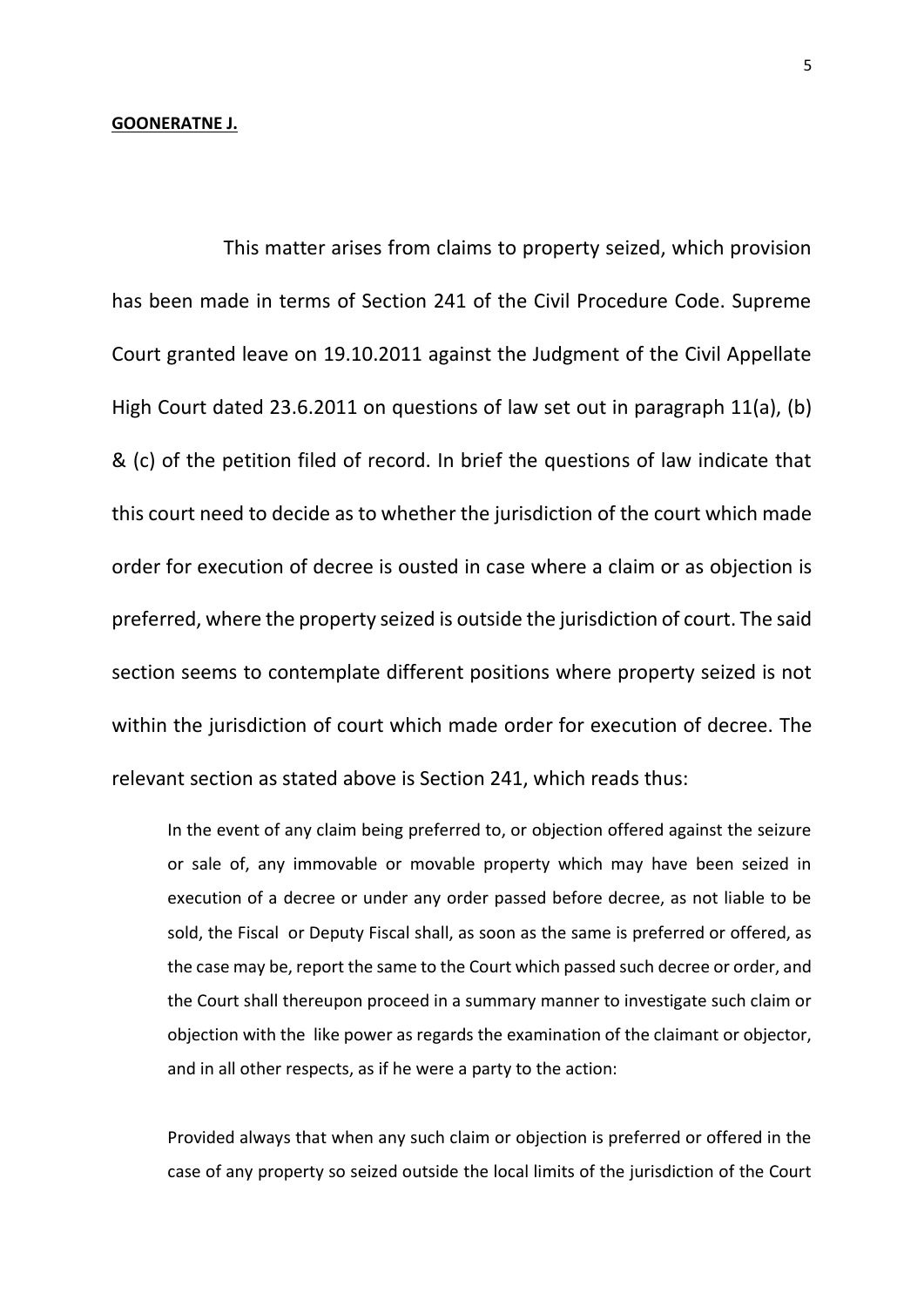which passed the decree or order under which such seizure is made, such report shall be made to, and such investigation shall thereupon be held by, the Court of the district or division within the local limits of which such seizure was made, and the proceedings on such report and investigation with the order thereon shall, at the expiry of the appealable time, if no appeal has been within that time taken therefrom, but if an appeal has been taken, immediately upon the receipt by such Court of the judgment or order in appeal, be forwarded by such Court to the Court which passed the decree or order, and shall be and become part of the record in the action;

Provided, further, that in every such case the Court to which such report is made shall be nearer to the place of seizure than, and of co-ordinate jurisdiction with, the Court which passed the decree or order.

I have checked the present Civil Procedure Code Section 241 with the earlier Civil Procedure Code. (contained in Chapter 86 – Legislative Enactment of Ceylon – 1938 revision) Both sections in either code contains identical provisions. The printed wording is the same, except in the way the Section is arranged or printed. The present Code gives more charity by separately arranging the provisos of the section but in the earlier code the entire section has been put together or clubbed together.

It is desirable to ascertain the meaning of this section before I proceed to consider the facts of the case in hand. I am inclined to accept the explanation and views of Dr. K.D.P. Wickremesinghe in his text, on Civil Procedure in Ceylon, as regards Section 241 of the Civil Procedure Code.

At pg. 257 Dr. Wickremesinghe states as follows: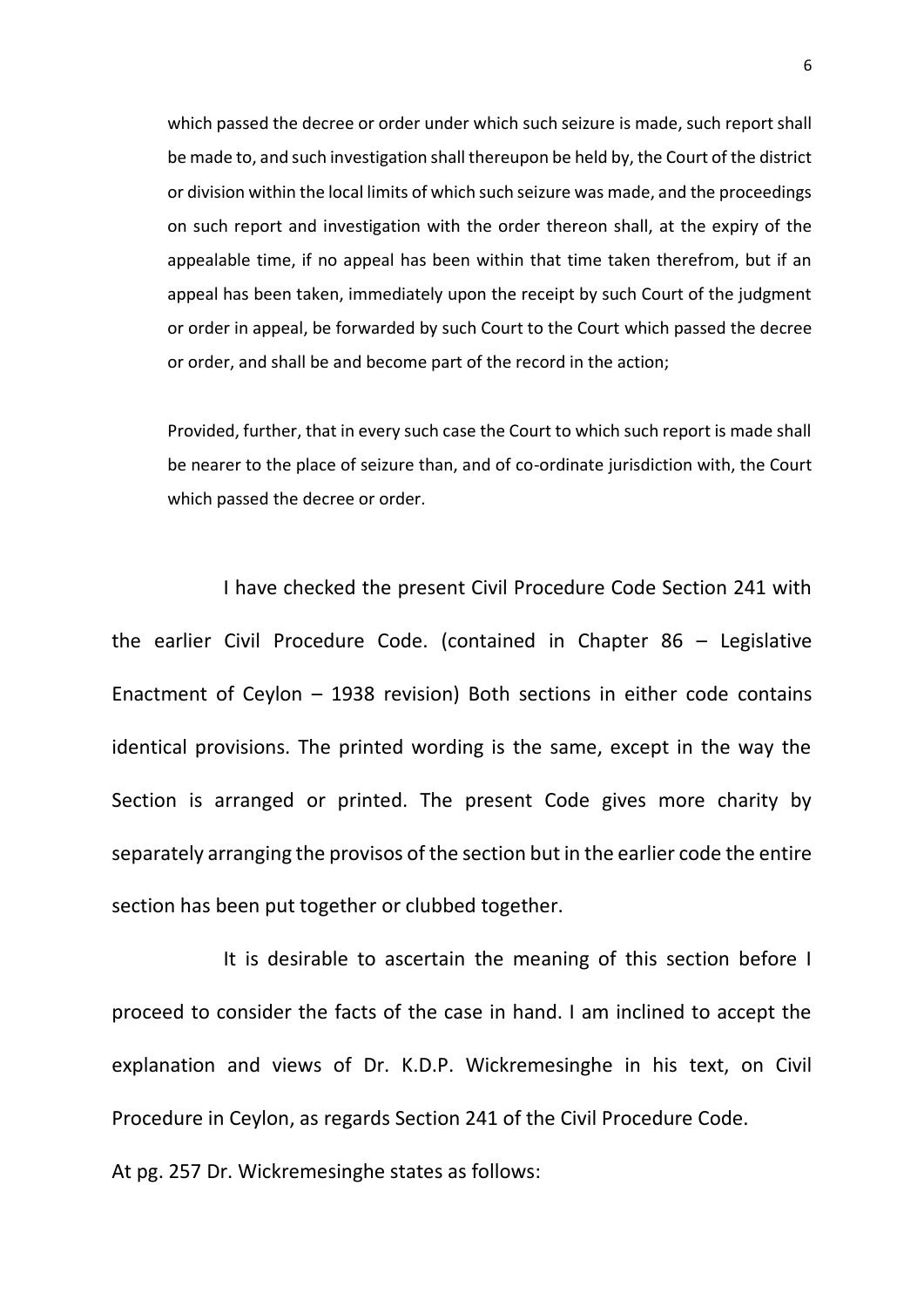Where a claim is preferred to, or objection offered against the seizure or sale of, any property seized, as not liable to be sold, the Fiscal must report the same to the court which passed the decree or order of seizure. The court must thereupon investigate the claim or objection summarily. Where the property seized is within the jurisdiction of a court other than that which passed the decree or order, the report has to be made, and investigation must be held, by the court which has jurisdiction over such property. The proceedings with the order thereon must be forwarded by such court to the court which passed the decree or order, and the two courts should have coordinate jurisdiction.

The material made available to this court indicates that Plaintiff-Respondent-Petitioner filed action against the Defendant-Respondent-Respondent seeking relief in a sum of Rs. 1,000,000/- in the manner pleaded in the plaint dated 02.12.2005. The Plaintiff was successful in the above case and decree nisi was entered in favour of the Plaintiff which was thereafter made absolute. Plaintiff moved court to execute a writ in the said case and certain movable properties belonging to the Defendant was seized by the Deputy Registrar/Fiscal of the District Court of Pugoda in the Defendant's premises situated at Pelahela-Dekatana. (within the jurisdiction of the District Court of Pugoda). It is pleaded that against the above seizure the People's Bank  $(1^{st}$ Claimant-Petitioner-Respondent) and the 2nd Claimant-Petitioner-Respondent took up the position that the properties seized are not liable to be sold in execution of the decree and made their respective claims to the District Court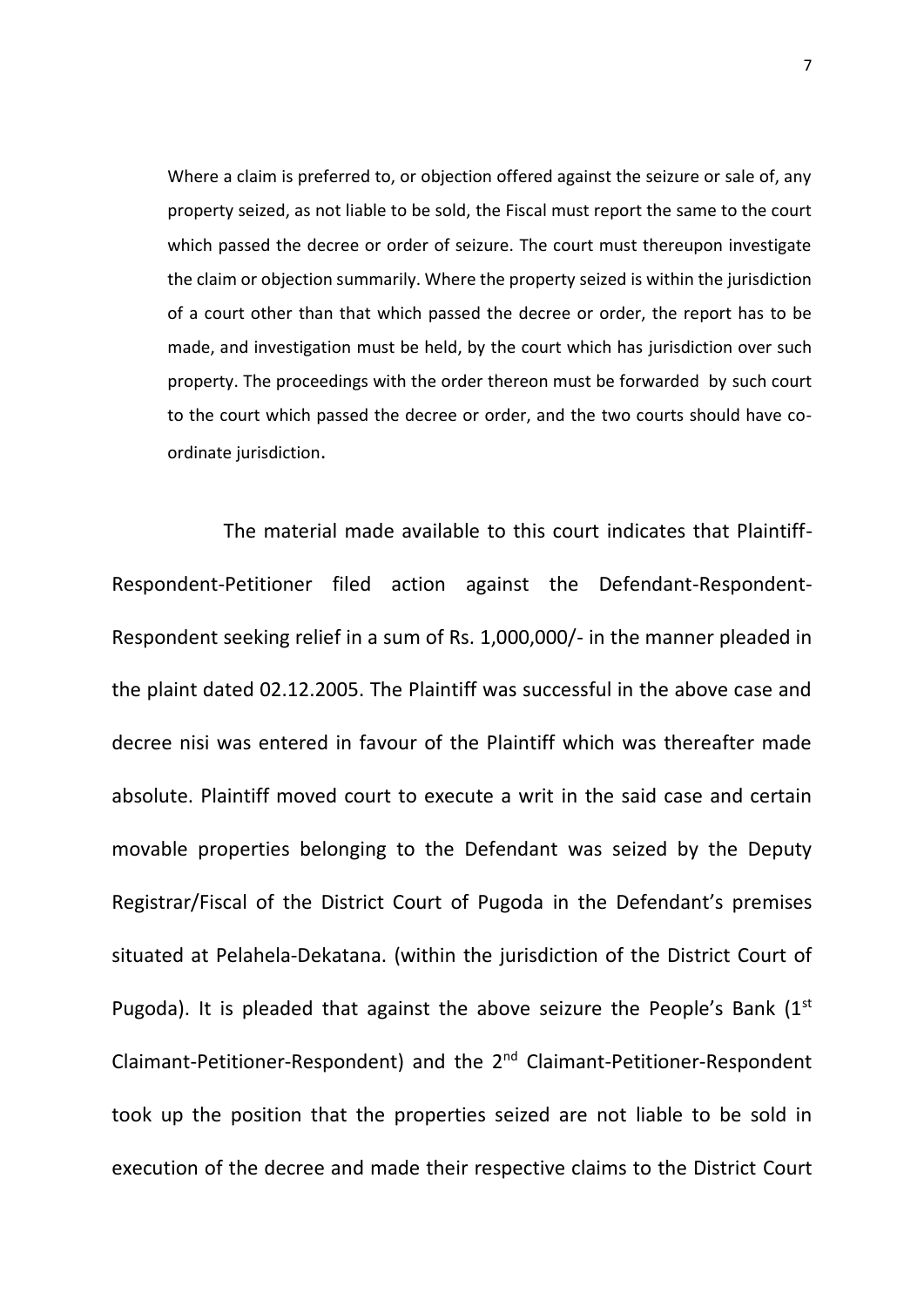of Colombo. The Plaintiff-Respondent-Petitioner filed objections to the claims made by the aforesaid Claimant-Petitioners-Respondents and pleaded that the claim should have been made to the District Court of Pugoda as the District Court of Colombo has no jurisdiction and moved for dismissal of the above applications. At the inquiry in the District Court of Colombo Plaintiff raised a preliminary objection based on above.

The learned District Judge of Colombo however overruled the said preliminary objections by his order of 27.04.2010, being aggrieved by the said order of 27.04.2010 the Plaintiff-Respondent-Petitioner sought leave to appeal from the said order from the relevant High Court, and leave was granted by the High Court. The High Court after hearing, set aside the order of the learned District Judge and allowed the appeal with costs.

In the original court the learned District Judge in arriving at his decision placed much emphasis in the reported case, *David Kannangara Vs. Central Finance Ltd. 2004 (2) SLR 311*. However the learned High Court Judge in his Judgment distinguish David Kannangara's case and state that it is not applicable to the case in hand. I fully agree with the views of the learned High Court Judge that the case reported above was not about the jurisdiction of court but dealt with the issues of whether a party is permitted to make a claim directly to the court or fiscal. The instant case deals with the jurisdiction of court in a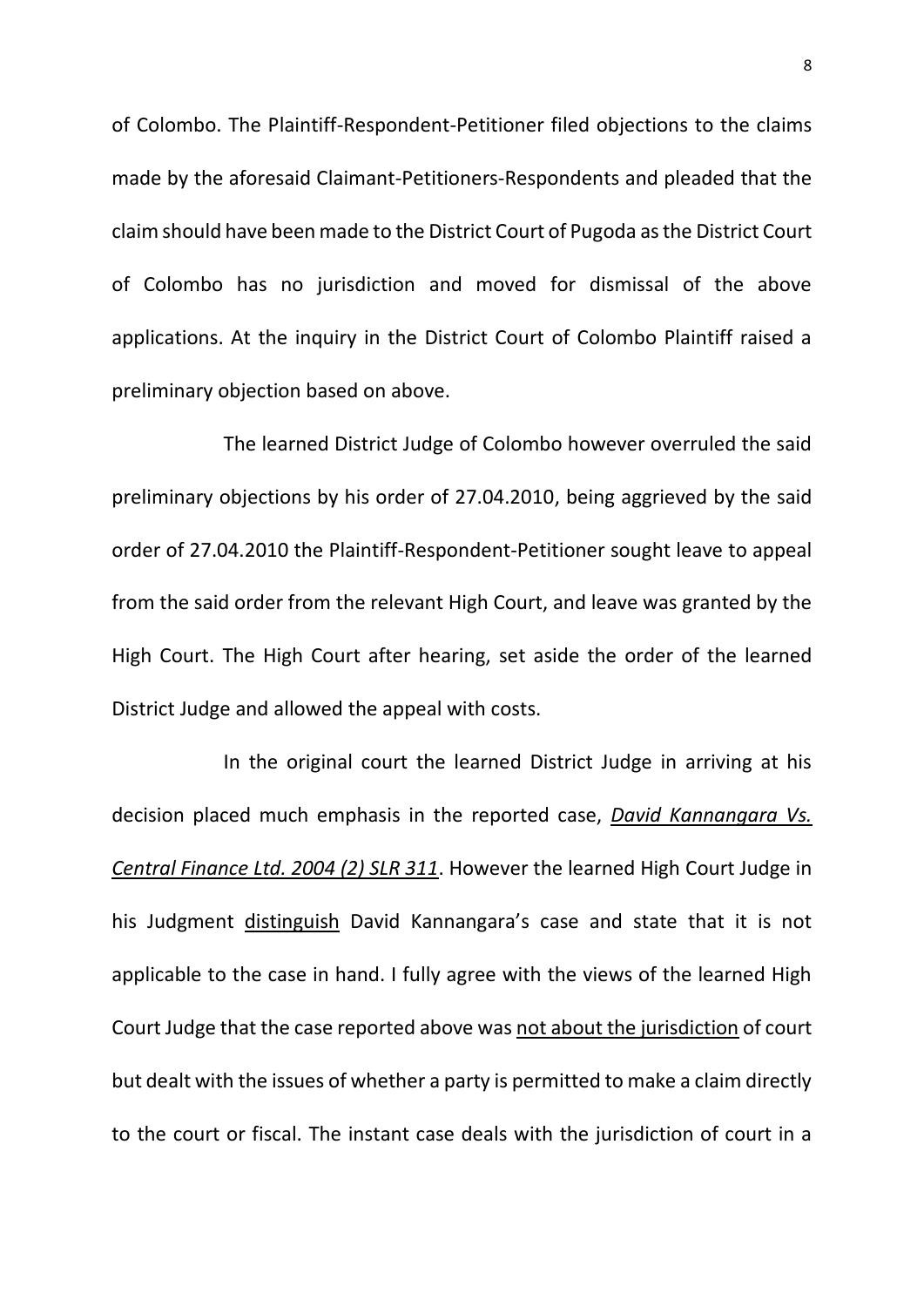particular given situation for which specific procedure has been provided in the procedural law and leaves no room for interpretation.

In the case in hand the fiscal of the District Court of Pugoda seized the properties which were found or kept in the Defendant's premises situated at Pelahela-Dekatana (within the jurisdiction of the District Court of Pugoda). The first proviso to section 241 is more than clear and plain, there is no ambiguity at all and what the fiscal is expected to do is explained clearly, where the property liable to seizure is found and seized outside the local limits of the jurisdiction of the court which passed the decree. If a claimant objects or offer a claim that the property is not liable to seizure the fiscal need to report to the court within the jurisdiction of court of the District or division within the local limits of which such seizure of property effected by the fiscal.

*Maxwell on The Interpretation of Statutes 12th Ed – General Principles of Interpretation.*

Pg. 28/29.

If there is nothing to modify, alter or qualify the language which the statute contains, it must be construed in the ordinary and natural meaning of the words and sentences. The safer and more correct course of dealing with a question of construction is to take the words themselves and arrive if possible at their meaning without, in the first instance, reference to cases.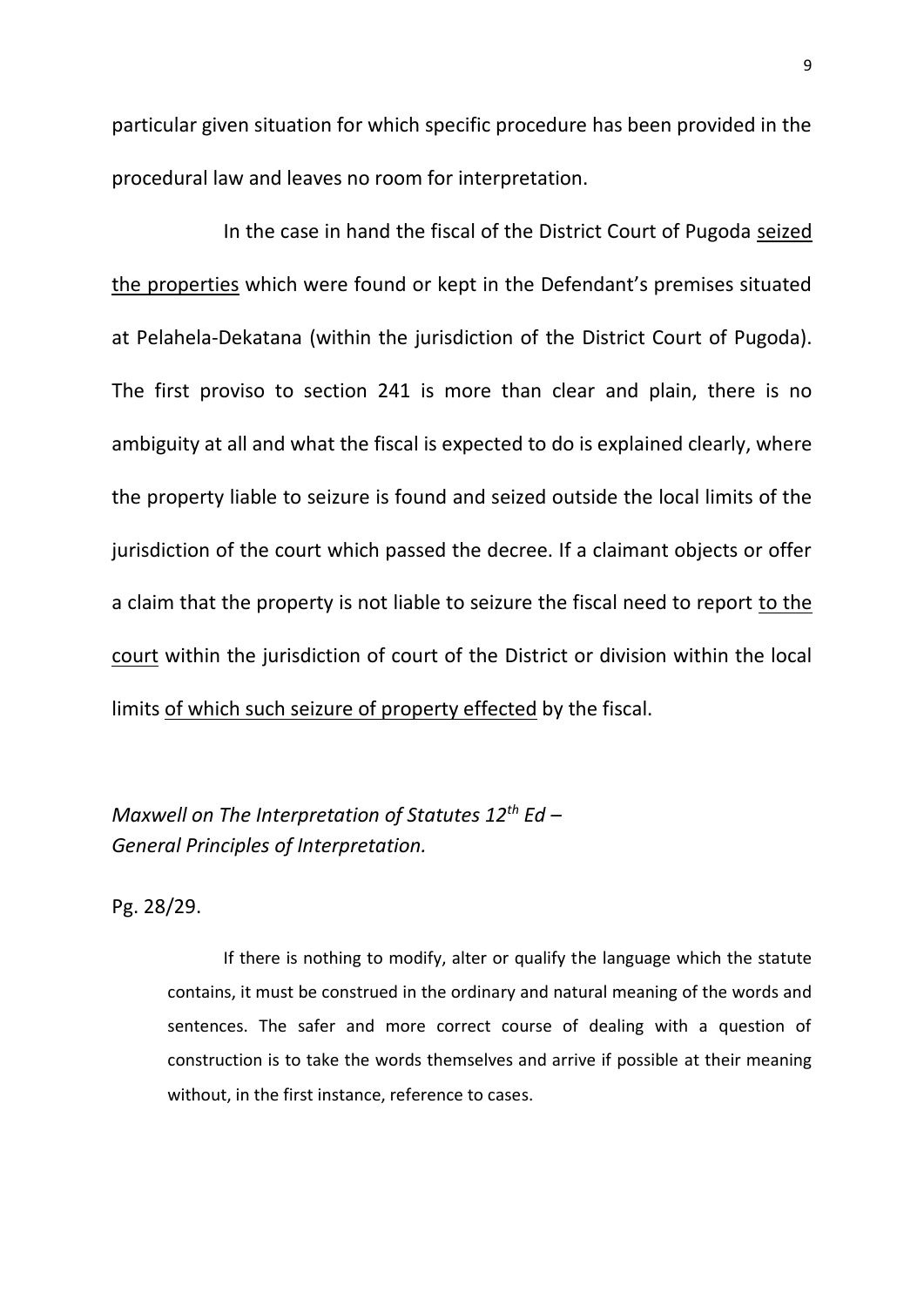The rule of construction is "to intend the Legislature to have meant what they have actually expressed." The object of all interpretation is to discover the intention of Parliament, "but the intention of Parliament must be deduced from the language used," for "it is well accepted that the beliefs and assumptions of those who frame Acts of Parliament cannot make the law."

Where the language is plain and admits of but one meaning, the task of interpretation can hardly be said to arise.

David Kannangara's case the facts are entirely different to the case in hand. In the said case even before a writ of execution was issued an application was made to claim the property. By that time the fiscal had not seized the property. The learned District Judge in the said case refused the application and remarked that the claimant must make its application at the proper stage. In these circumstances Justice Amaratunge's views expressed in David Kannangara's case would apply to that case and that case only, since steps taken to claim was prior to seizure. In the case in hand the fiscal had seized the properties, within the jurisdiction of the District Court of Pugoda.

I will refer to the relevant Paragraph in *'David Kannangara's case pg. 312,* of the said Judgment to explain the position that the case in hand differ on certain material facts in comparison to David's case.

At pgs. 312-2004 (2) SLR 312.

Before Writ of execution was issued, the present respondent finance company made an application to Court claiming that it was the absolute owner of the said vehicle and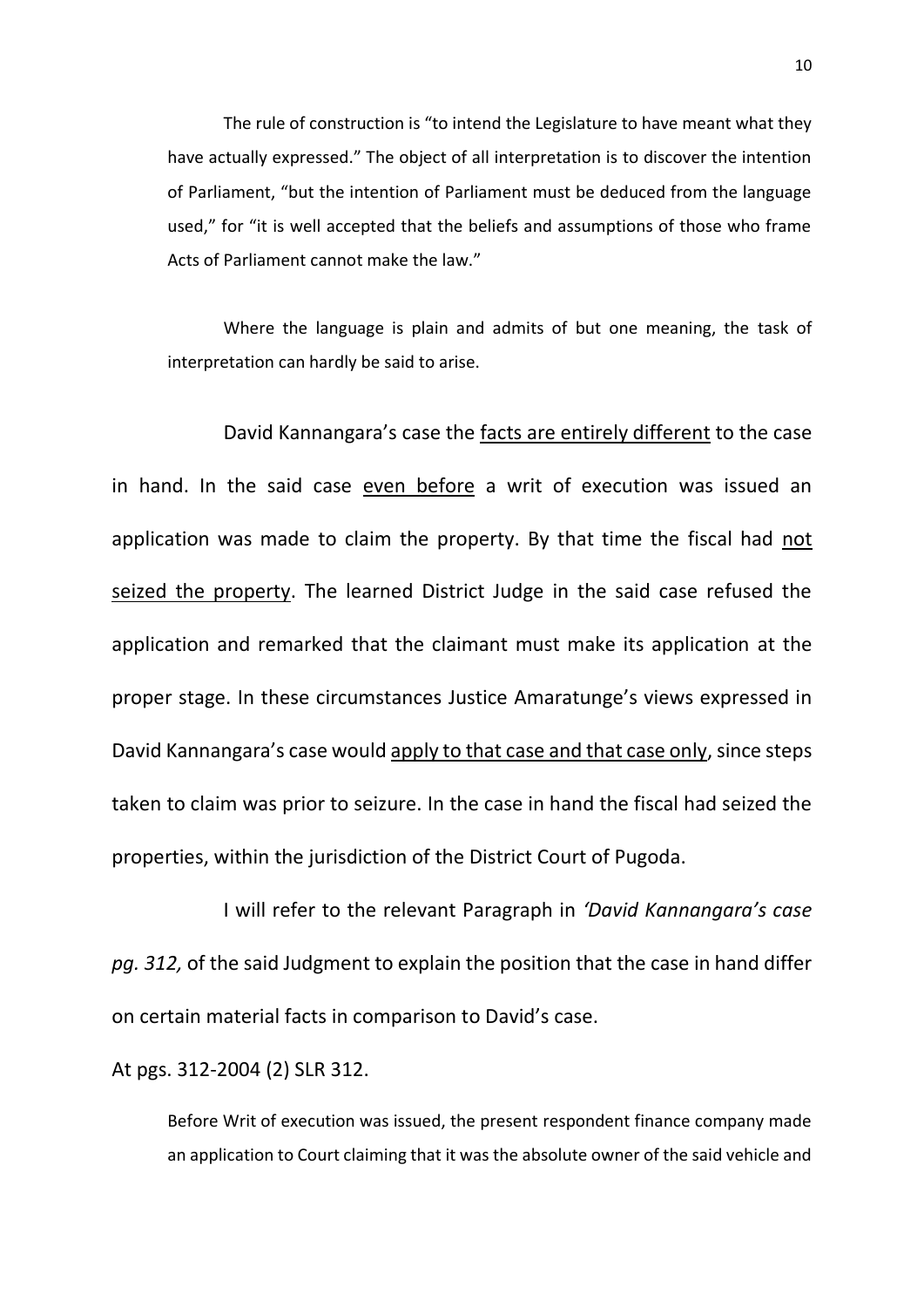therefore the said vehicle should be released to the respondent company. By that time the fiscal has not seized the vehicle in execution of the decree entered by Court. The learned Judge having observed that that was not the stage in which such application could be made, refused the application and remarked that the finance company should make its application at the proper stage.

I have no hesitation to affirm the Judgment of the learned High Court Judge. When a statute in very clear terms lays down the procedure, all concerned need to follow same and apply the procedure contemplated by the statute. That would be the intention of parliament. I had the benefit of perusing the written submission of either party, no doubt assisted court to arrive at this decision in the best interest of justice.

*Dr. Amarasinghe J. in Fernando vs. Sybil Fernando And Others 1997 (3) SLR pg. 1* had made the following remarks in an important Judgment in this regard.

There is substantive law and there is the procedural law. Procedural law is not secondary: The maxim *ubi ius ibi* remedium reflects the complementary character of civil procedure law. The two branches are also interdependent. It is by procedure that the law is put into motion, and it is procedural law which puts life into substantive law, gives it remedy and effectiveness and brings it into action".

"The concept of the laws of civil procedure being a mere vehicle in which parties should be safely conveyed on the road to justice is misleading, for it leads to the incorrect notion that the laws of civil procedure are of relatively minor importance, and may therefore be disobeyed or disregarded with impunity."